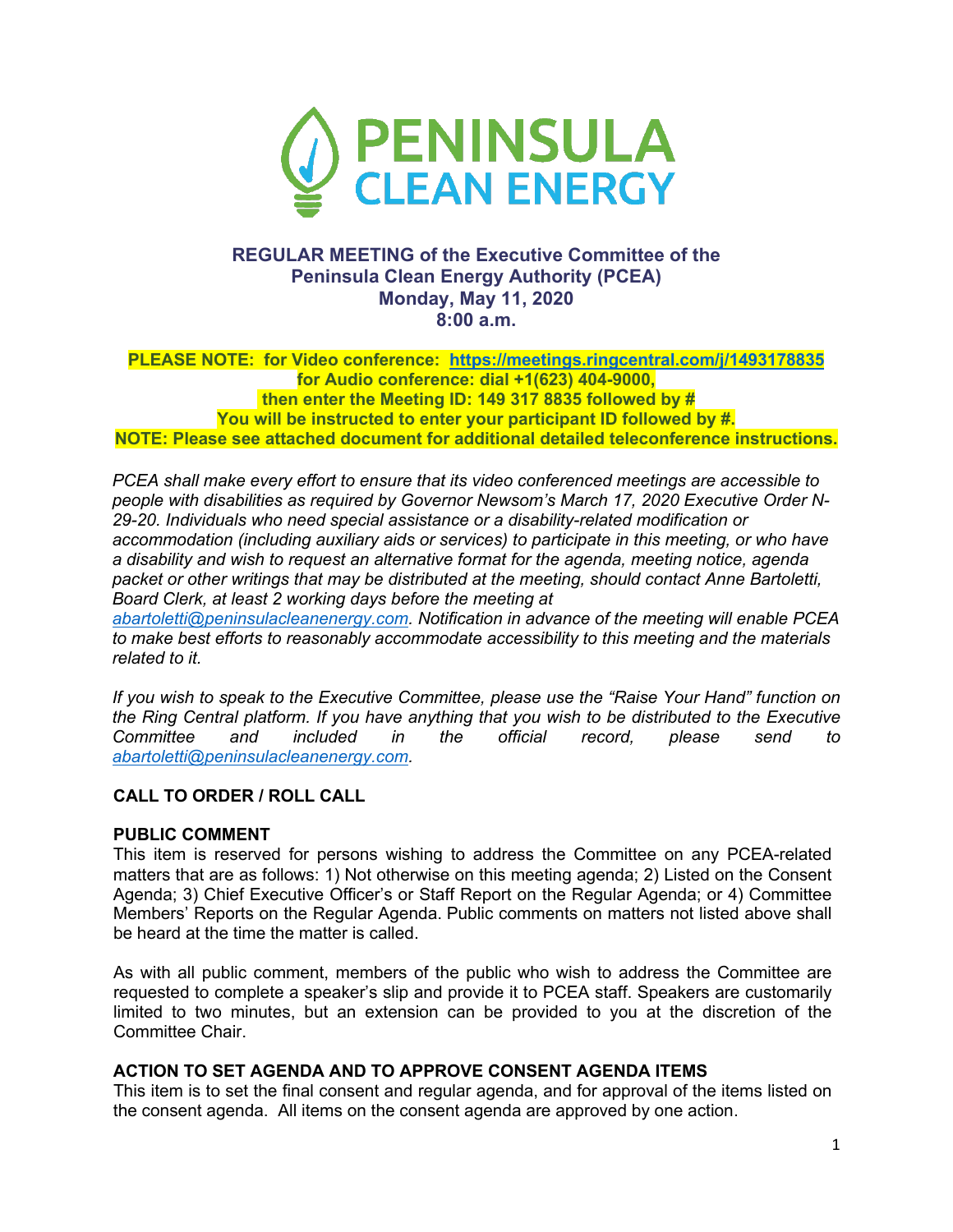### **REGULAR AGENDA**

- 1. Chair Report (Discussion)
- 2. CEO Report (Discussion)
- 3. Recommend Approval of Existing Buildings Electrification Budget and Program (Action)
- 4. Recommend Approval of E-Bike Program (Action)
- 5. Review Draft Fiscal Year 2020-2021 Budget (Discussion)
- 6. Review PG&E GHG-free Allocation (Discussion)
- 7. Update on Inclusion of New Communities from the Central Valley in the Peninsula Clean Energy Joint Powers Authority (JPA) Agreement (Discussion)
- 8. Discuss Issue of Delegation of Authority to the Chief Executive Officer of Certain Contracting and Rate Setting Powers in the Event that Board Meetings and/or Executive Committee Meetings are suspended due to a State of Emergency or Natural Disaster (Discussion)
- 9. Committee Members' Reports (Discussion)

### **CONSENT AGENDA**

10. Approval of the Minutes for the April 13, 2020 Meeting (Action)

Public records that relate to any item on the open session agenda for a regular board meeting are available for public inspection. Those records that are distributed less than 72 hours prior to the meeting are available for public inspection at the same time they are distributed to all members, or a majority of the members of the Board. The Board has designated the Peninsula Clean Energy office, located at 2075 Woodside Road, Redwood City, CA 94061, for the purpose of making those public records available for inspection. The documents are also available on the PCEA's Internet Web site. The website is located at: http://www.peninsulacleanenergy.com.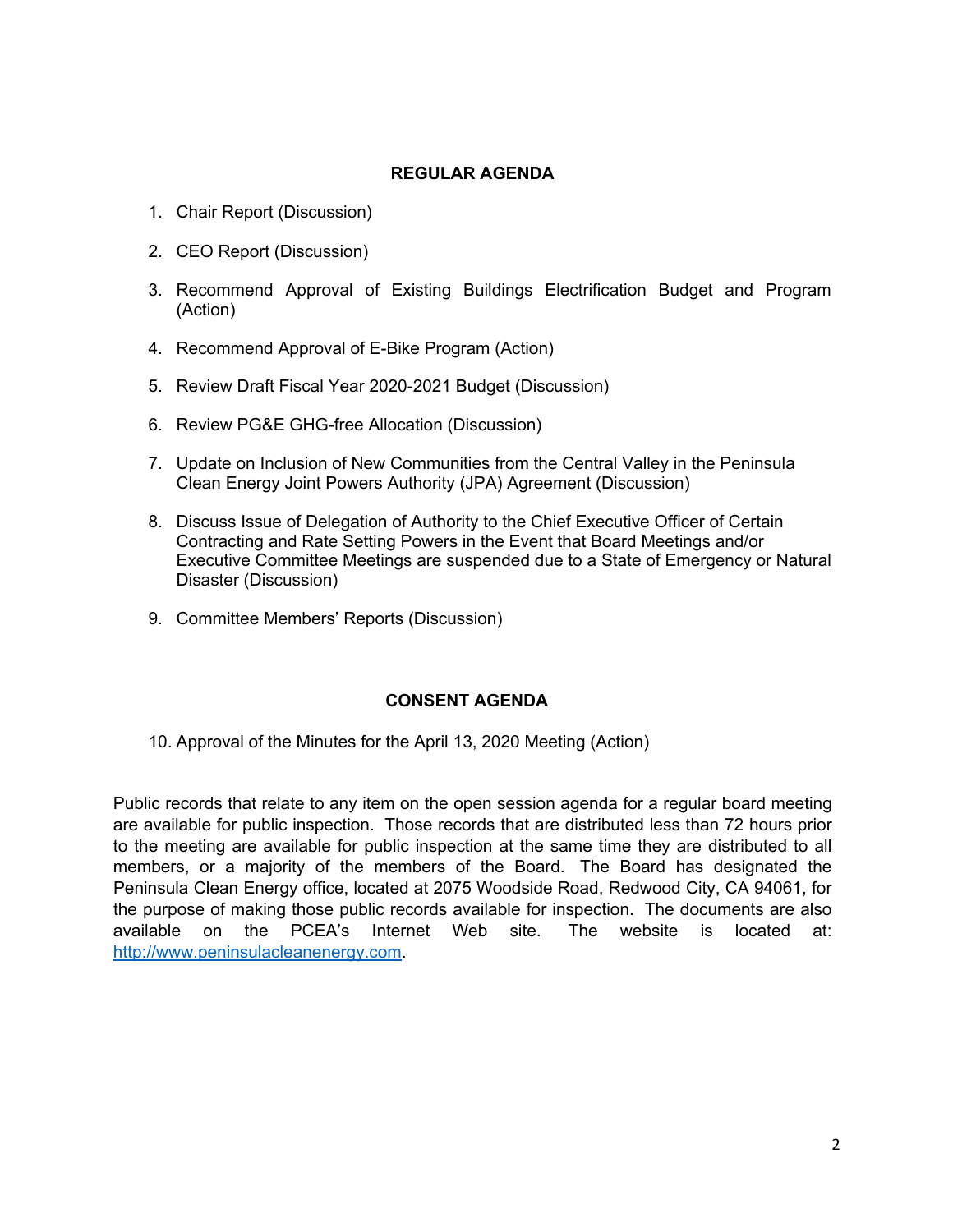# **Instructions for Joining a RingCentral Meeting via Computer or Phone**

## **Best Practices:**

- Please mute your microphone when you are not speaking to minimize audio feedback
- If possible, utilize headphones or ear buds to minimize audio feedback
- If participating via videoconference, audio quality is often better if you use the dial-in option (Option 1 below) rather than your computer audio

# **Options for Joining**

- **A. Videoconference with Phone Call Audio (***Recommended***) – see Option 1 below**
- **B. Videoconference with Computer Audio – see Option 2 below**
- **C. Calling in from iPhone using one-tap – see Option 3 below**
- **D. Calling in via Telephone/Landline – see Option 4 below**

# **Videoconference Options:**

**Prior to the meeting, we recommend that you install the RingCentral Meetings application on your computer by clicking here:** https://www.ringcentral.com/apps/rc-meetings

**If you want full capabilities for videoconferencing (audio, video, screensharing) you must download the RingCentral application.** 

# **Option 1 Videoconference with Phone Call Audio (Recommended):**

- 1. From your computer, click on the following link: https://meetings.ringcentral.com/j/1493178835
- 2. The RingCentral Application will open on its own or you will be instructed to Open RingCentral Meetings.
- 3. After the application opens, the pop-up screen below will appear asking you to choose ONE of the audio conference options. Click on the Phone Call option at the top of the pop-up screen.

| $\left(\begin{array}{c} \end{array}\right)$ | Choose ONE of the audio conference options             |                   |                   |                       |
|---------------------------------------------|--------------------------------------------------------|-------------------|-------------------|-----------------------|
|                                             | <b>V</b> Phone Call                                    |                   |                   | <b>Computer Audio</b> |
|                                             |                                                        |                   |                   |                       |
|                                             | $\equiv$ $\blacktriangleright$ Dial: +1 (469) 445 0100 |                   |                   |                       |
|                                             |                                                        | +1 (773) 231 9226 |                   |                       |
|                                             |                                                        | +1 (720) 902 7700 |                   |                       |
|                                             |                                                        |                   | +1 (623) 404 9000 |                       |
|                                             |                                                        | +1 (470) 869 2200 |                   |                       |
|                                             | Meeting ID: 148 313 0207                               |                   |                   |                       |
|                                             | Participant ID: 22                                     |                   |                   |                       |

IMPORTANT: Please do not use the Participant ID that is in the picture to the left. Enter the Participant ID that appears on your own personal pop-up.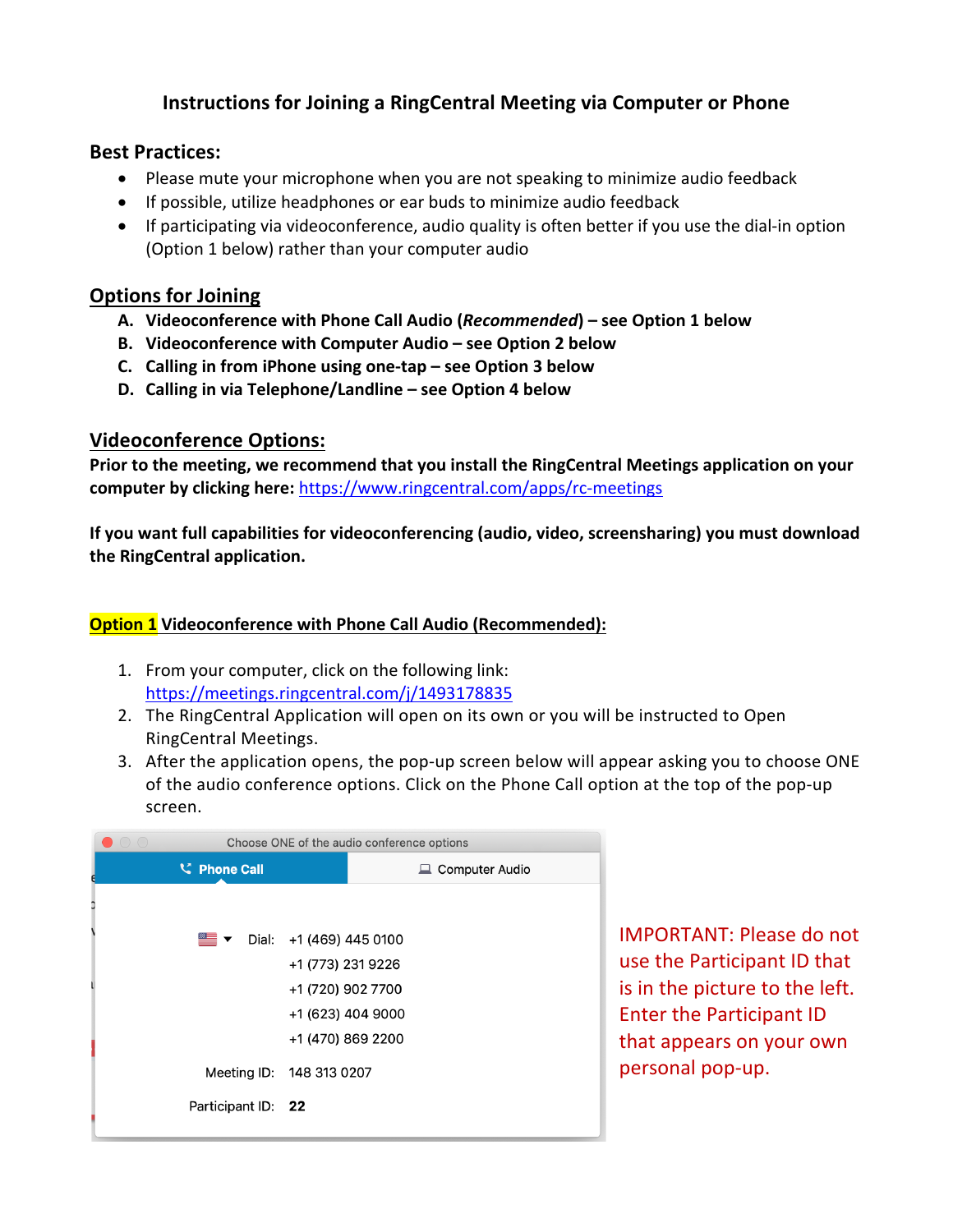- 4. Please dial one of the phone numbers for the meeting (it does not matter which one):
	- +1 (623) 404 9000 +1 (469) 445 0100 +1 (773) 231 9226 +1 (720) 902 7700
	- +1 (470) 869 2200
- **5.** You will be instructed to enter the meeting ID: **149 317 8835 followed by #**
- 6. You will be instructed to enter in your **Participant ID followed by #.** Your Participant ID is unique to you and is what connects your phone number to your RingCentral account.
- 7. After a few seconds, your phone audio should be connected to the RingCentral application on your computer.
- 8. In order to enable video, click on "Start Video" in the bottom left hand corner of the screen. This menu bar is also where you can mute/unmute your audio.

## **Option 2 Videoconference with Computer Audio:**

- 1. From your computer, click on the following link: https://meetings.ringcentral.com/j/1493178835
- 2. The RingCentral Application will open on its own or you will be instructed to Open RingCentral Meetings.
- 3. After the application opens, the pop-up screen below will appear asking you to choose ONE of the audio conference options. Click on the Computer Audio option at the top of the popup screen.



- 4. Click the green **Join With Computer** Audio button
- 5. In order to enable video, click on "Start Video" in the bottom left hand corner of the screen. This menu bar is also where you can mute/unmute your audio.